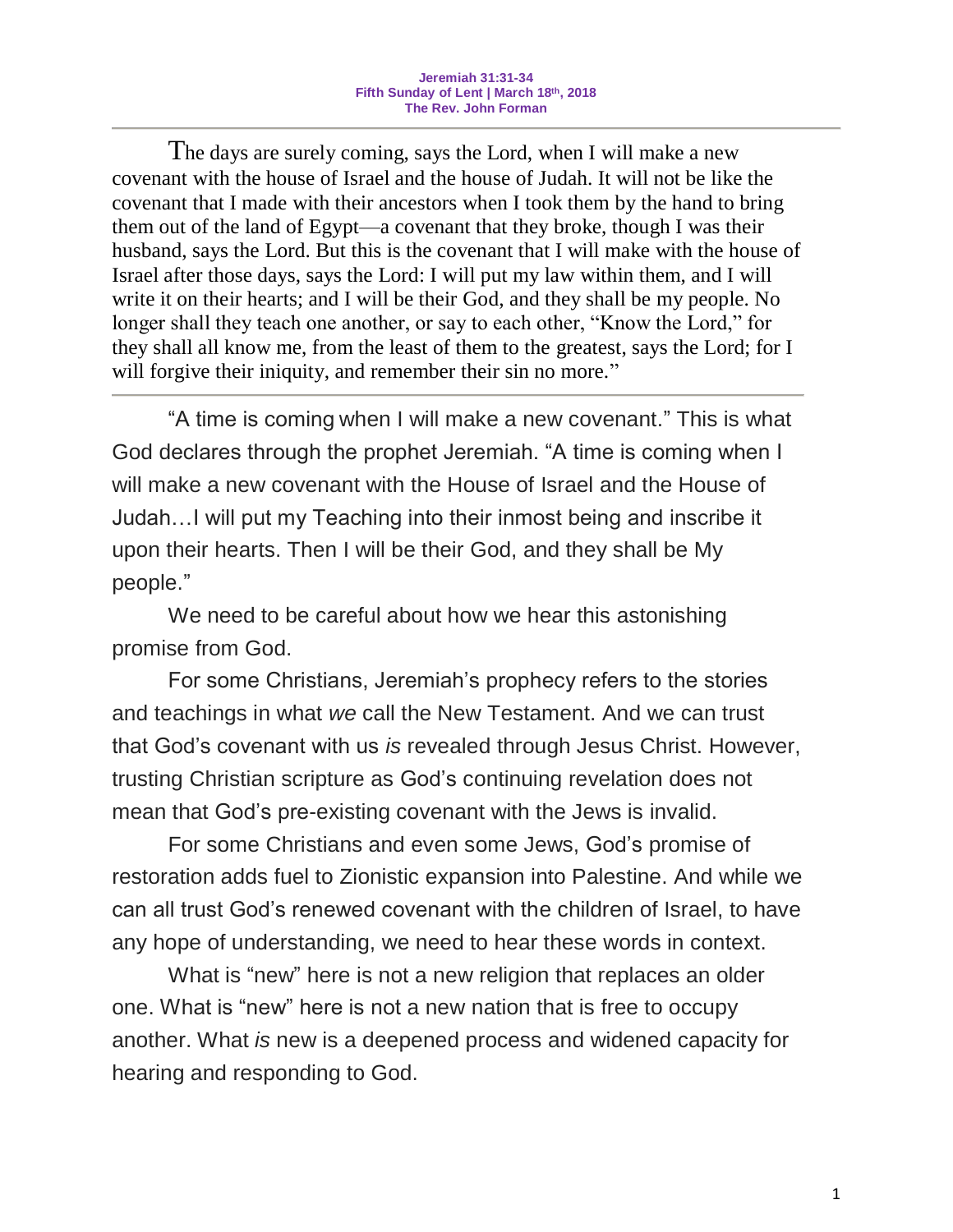Through Jeremiah, God promises to put the covenant into the people's inmost being and inscribe it upon their hearts because even with the best teachers, prophets and priests, the people were not learning God's teachings and so failed to live up to their part.

The people stood accused of breaking their covenant with God. They had been treating the covenant that God made at Mt. Sinai like a contract; a legal arrangement that could be dissolved if one party didn't fulfill a responsibility.

For Jeremiah, the people's failure to satisfy their obligations had brought about consequences. He saw the downfall of his homeland as the Babylonians invaded the southern kingdom of Judah and attacked Jerusalem, destroying the temple and exiling or killing most of the population. The Assyrians had done much the same to Israel, the northern kingdom, more than a century earlier.

The people were apparently incapable of being true to God. Fortunately, God *was and is* just as incapable of being anything *less*  than true with the children of Israel.

Hebrew Scripture is filled with stories about the people's continual inability to remain in right relationship with God and God's equally continual pursuit of right relationship with the people. And so here, once again, God tells the people that forgiveness and restoration will come.

God's promise through Jeremiah is more earthly than spiritual. More specific than universal. God makes this promise of a renewed relationship with a specific group of people – discouraged people dispirited by their exile in Babylon. Until God's new covenant took root with the people of the house of Israel and the house of Judah, it could not be for anyone else.

Unlike a contract that has exterior motivations, Jeremiah envisioned an interior force abiding in the human heart; something more like the commitment to a relationship made in marriage. A true *covenant*, rather than a contract, where even if a promise is broken, the relationship continues with iniquities forgiven and sins unremembered.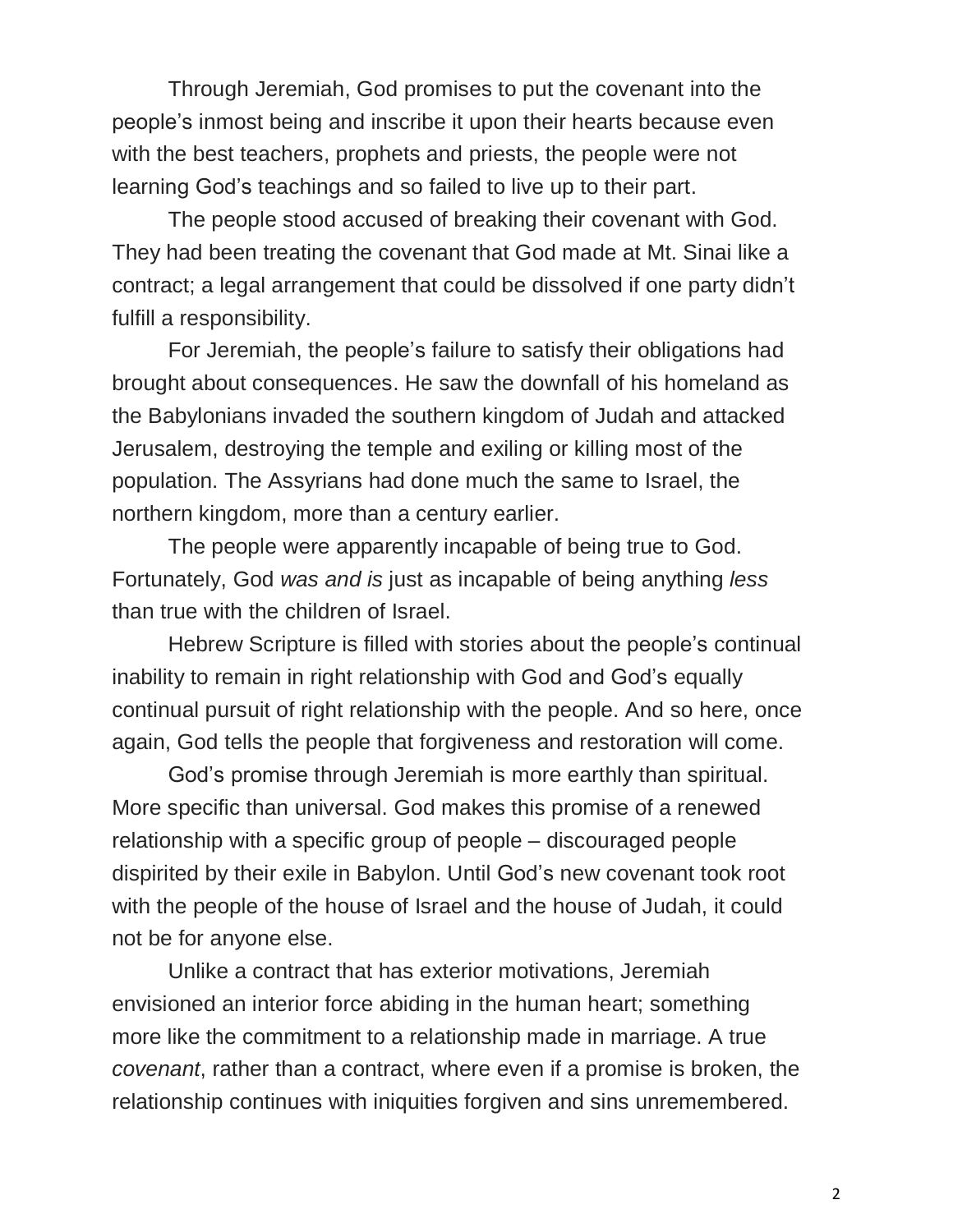God promised to help the people stay true by engraving the necessary resources – God's teaching – within their very hearts. The foundation of the new covenant is the relationship that God has been extending to Israel since giving Moses the tablets: "I will be their God, and they shall be my people."

We began this morning by reciting words from those tablets; the Ten Utterances, the Decalogue, that remind us who we are and who God is. The original covenant was written in stone. God wrote the new covenant on the people's hearts.

Now, remember, for the ancients, the heart was not just the seat of our emotions, but the center of human will and reason; the core of our identity. A closed heart, separated from the influence of God, leads to bad choices.

Jeremiah was convinced that the sins of his people were "engraved by an iron pen with a diamond point on the tablets of their hearts." Their hearts were so overwritten with sin that they could not make righteous choices.

God had to give the people new hearts, changed wills, so that they had the *ability* to return to right relationship with God, and in this way, come to an intimate knowledge of the Holy One in a committed, loving and mutual relationship. Kabbalistic Judaism claims that, with that act, God placed the Divine spark within the hearts of all people. Even yours and mine.

Let me tell you a story.

Author and professor Dr. Rachel Naomi Remen was attending a physicians' seminar on listening. The doctors got out their stethoscopes to spend some time listening to their own hearts.

At first, of course, the room full of middle-aged doctors started anxiously trying to diagnose themselves. But as time passed, they moved past that and began hearing something else. "Something," Remen writes, "something steadfast right in the middle of our lives that had been there always, even before we were fully human. Our lives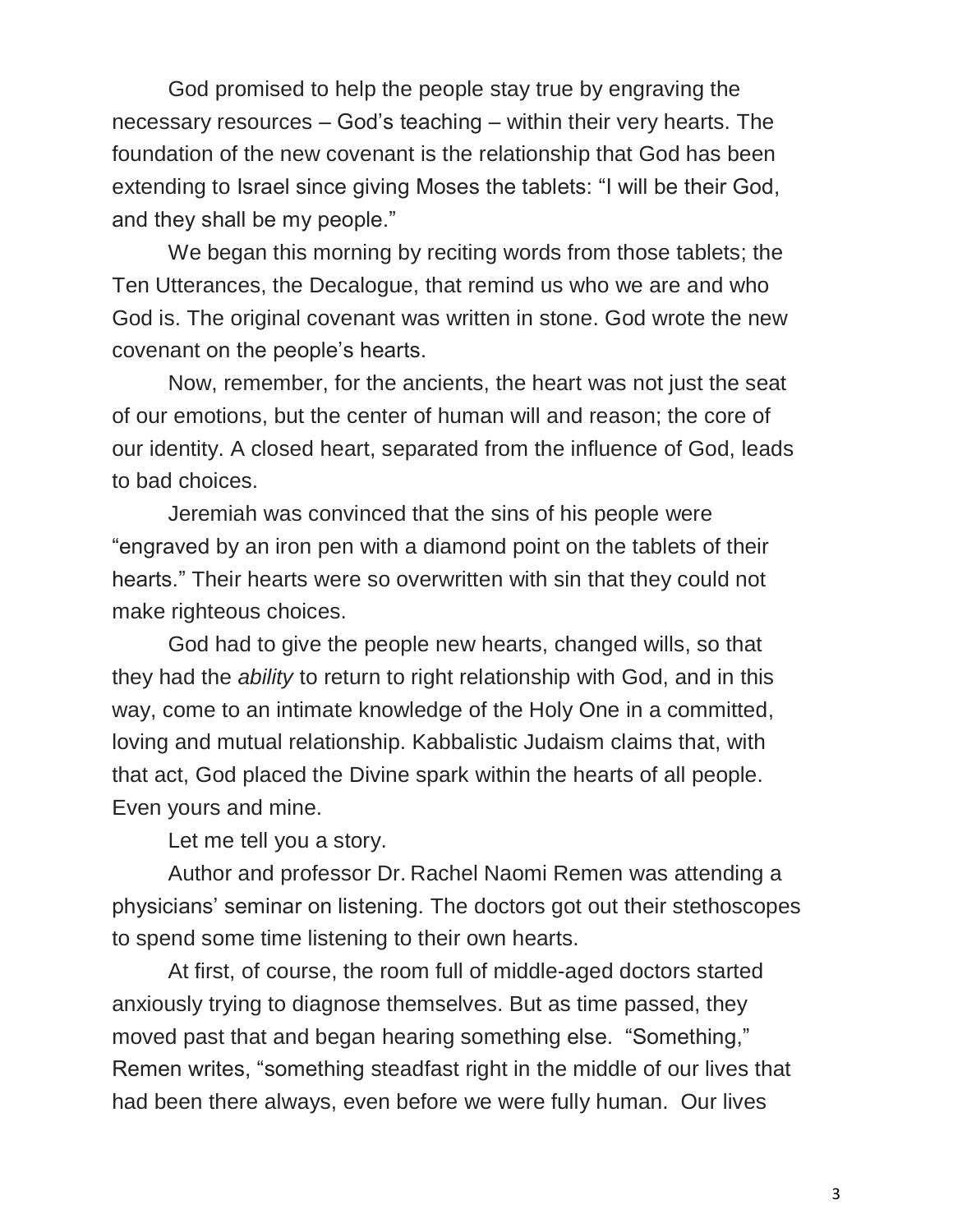and all other lives depended on it. It was a profound and ineffable encounter with the mysterious."

"In that moment," writes Remen "we had glimpsed something beyond our habitual way of seeing and hearing." Afterward there was a silence and then one of the cardiologists in the room began to talk about his work and to wonder aloud how anyone could be so close to something holy and not know it.

It reminded him, he said, of a prayer that he heard some time back. Somewhat embarrassed, he began to recite it aloud.

"Days pass," he prayed, "and the years vanish and we walk sightless among miracles. Lord, fill our eyes with seeing and our minds with knowing. Let there be moments when your Presence, like lightening, illumines the darkness in which we walk. Help us to see, wherever we gaze, that the bush burns, unconsumed. And we, clay touched by God, will reach out for holiness and exclaim in wonder, 'How filled with awe is this place and we did know it'."

Lent is filled with such moments, illuminating the darkness and granting new opportunities to reach out for holiness. Through the openings that we allow in our hearts and minds, the God who loves and forgives creates pure hearts and steadfast spirits within us. As our habitual ways of seeing and hearing fall and die like a grain of wheat, God gives us new lives of fruitful service.

After today, we begin our walk toward Passion Sunday and Holy Week. I invite you to take time *this* week to listen to the beating of your heart; physical evidence of the mysterious gift of life given freely in each moment.

Listen into the depths of your being where God touches our minds and souls most intimately. Notice where your current life separates you from God's love; recognize where you are acting with selfishness or self-disdain, and let God wash away your guilt with forgiveness.